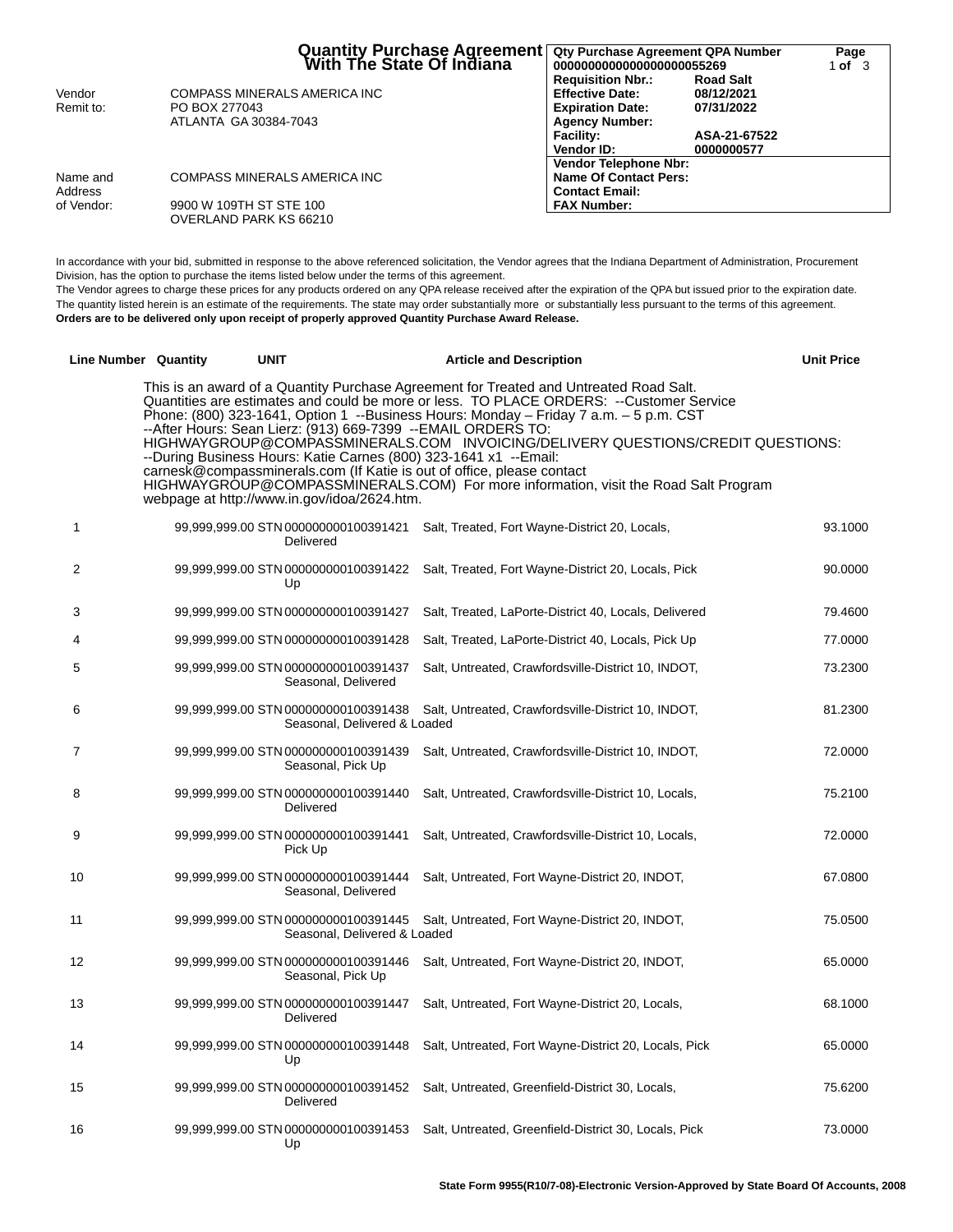|            | Quantity Purchase Agreement<br>  With The State Of Indiana | Qty Purchase Agreement QPA Number<br>0000000000000000000055269 |                  | Page<br>$2$ of $3$ |
|------------|------------------------------------------------------------|----------------------------------------------------------------|------------------|--------------------|
|            |                                                            | <b>Requisition Nbr.:</b>                                       | <b>Road Salt</b> |                    |
| Vendor     | COMPASS MINERALS AMERICA INC                               | <b>Effective Date:</b>                                         | 08/12/2021       |                    |
| Remit to:  | PO BOX 277043                                              | <b>Expiration Date:</b>                                        | 07/31/2022       |                    |
|            | ATLANTA GA 30384-7043                                      | <b>Agency Number:</b>                                          |                  |                    |
|            |                                                            | <b>Facility:</b>                                               | ASA-21-67522     |                    |
|            |                                                            | Vendor ID:                                                     | 0000000577       |                    |
|            |                                                            | <b>Vendor Telephone Nbr:</b>                                   |                  |                    |
| Name and   | COMPASS MINERALS AMERICA INC                               | <b>Name Of Contact Pers:</b>                                   |                  |                    |
| Address    |                                                            | <b>Contact Email:</b>                                          |                  |                    |
| of Vendor: | 9900 W 109TH ST STE 100                                    | <b>FAX Number:</b>                                             |                  |                    |
|            | OVERLAND PARK KS 66210                                     |                                                                |                  |                    |

In accordance with your bid, submitted in response to the above referenced solicitation, the Vendor agrees that the Indiana Department of Administration, Procurement Division, has the option to purchase the items listed below under the terms of this agreement.

The Vendor agrees to charge these prices for any products ordered on any QPA release received after the expiration of the QPA but issued prior to the expiration date. The quantity listed herein is an estimate of the requirements. The state may order substantially more or substantially less pursuant to the terms of this agreement. **Orders are to be delivered only upon receipt of properly approved Quantity Purchase Award Release.**

| <b>Line Number Quantity</b> | <b>UNIT</b>                                                                     | <b>Article and Description</b>                                                            | <b>Unit Price</b> |
|-----------------------------|---------------------------------------------------------------------------------|-------------------------------------------------------------------------------------------|-------------------|
| 17                          | 99,999,999.00 STN 000000000100391456<br>Seasonal, Delivered                     | Salt, Untreated, LaPorte-District 40, INDOT,                                              | 60.1400           |
| 18                          | 99,999,999.00 STN 000000000100391457<br>Seasonal, Delivered & Loaded            | Salt, Untreated, LaPorte-District 40, INDOT,                                              | 68.1400           |
| 19                          | 99,999,999.00 STN 000000000100391458<br>Seasonal, Pick Up                       | Salt, Untreated, LaPorte-District 40, INDOT,                                              | 58.0000           |
| 20                          | 99,999,999.00 STN 000000000100391461<br>Agencies, Delivered                     | Salt, Untreated, LaPorte-District 40, Other State                                         | 60.1400           |
| 21                          | 99,999,999.00 STN 000000000100391462<br>Agencies, Pick Up                       | Salt, Untreated, LaPorte-District 40, Other State                                         | 58.0000           |
| 22                          | 99,999,999.00 STN 000000000100391459<br>Delivered                               | Salt, Untreated, LaPorte-District 40, Locals,                                             | 59.4600           |
| 23                          | 99,999,999.00 STN 000000000100391460                                            | Salt, Untreated, LaPorte-District 40, Locals, Pick Up                                     | 58.0000           |
| 24                          | 99,999,999.00 STN 000000000100391463<br>Seasonal, Delivered                     | Salt, Untreated, Seymour-District 50, INDOT,                                              | 69.0500           |
| 25                          | 99,999,999.00 STN 000000000100391464<br>Seasonal, Delivered & Loaded            | Salt, Untreated, Seymour-District 50, INDOT,                                              | 77.0500           |
| 26                          | 99,999,999.00 STN 000000000100391465<br>Seasonal, Pick Up                       | Salt, Untreated, Seymour-District 50, INDOT,                                              | 67.0000           |
| 27                          | 99,999,999.00 STN 000000000100391468<br>Agencies, Delivered                     | Salt, Untreated, Seymour-District 50, Other State                                         | 69.0500           |
| 28                          | 99,999,999.00 STN 000000000100391469<br>Agencies, Pick Up                       | Salt, Untreated, Seymour-District 50, Other State                                         | 67.0000           |
| 29                          | 99,999,999.00 STN 000000000100391466<br>Delivered                               | Salt, Untreated, Seymour-District 50, Locals,                                             | 68.4700           |
| 30                          | 99,999,999.00 STN 000000000100391467                                            | Salt, Untreated, Seymour-District 50, Locals, Pick Up                                     | 67.0000           |
| 31                          | 99,999,999.00 STN 000000000100391477<br>Fill, Delivered                         | Salt, Untreated, Vincennes-District 60, INDOT, Early                                      | 69.2800           |
| 32                          | 99,999,999.00 STN 000000000100391478<br>Seasonal, Early Fill Delivered & Loaded | Salt, Untreated, Vincennes-District 60, INDOT,                                            | 77.2800           |
| 33                          | Fill, Pick Up                                                                   | 99,999,999.00 STN 000000000100391479 Salt, Untreated, Vincennes-District 60, INDOT, Early | 67.0000           |
| 34                          | 99,999,999.00 STN 000000000100391470<br>Seasonal, Delivered                     | Salt, Untreated, Vincennes-District 60, INDOT,                                            | 69.2800           |
| 35                          | 99,999,999.00 STN 000000000100391471<br>Seasonal, Delivered & Loaded            | Salt, Untreated, Vincennes-District 60, INDOT,                                            | 77.2800           |
| 36                          |                                                                                 | 99,999,999.00 STN 000000000100391472 Salt, Untreated, Vincennes-District 60, INDOT,       | 67.0000           |